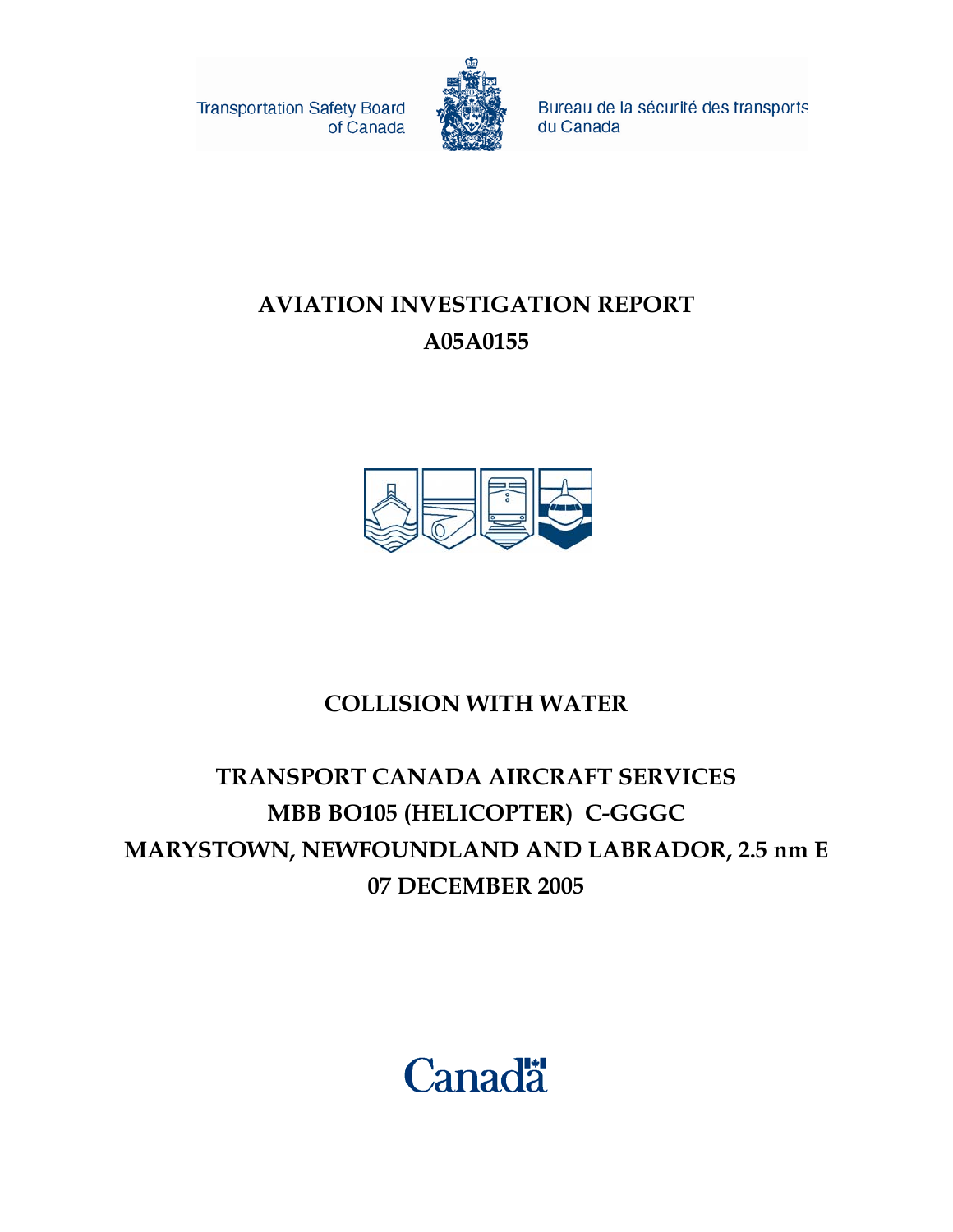The Transportation Safety Board of Canada (TSB) investigated this occurrence for the purpose of advancing transportation safety. It is not the function of the Board to assign fault or determine civil or criminal liability.

# Aviation Investigation Report

Collision with Water

Transport Canada Aircraft Services MBB BO105 (Helicopter) C-GGGC Marystown, Newfoundland and Labrador, 2.5 nm E 07 December 2005

Report Number A05A0155

# *Summary*

The Messershmitt-Bolkow-Blohm (MBB) BO105 helicopter (registration C-GGGC, serial number S617) was being used for various tasks associated with the upkeep and operation of lighthouse and coastal navigation facilities in the Burin Peninsula area of Newfoundland and Labrador. While returning to Marystown in the late afternoon of 07 December 2005, with one pilot and one passenger on board, the helicopter encountered heavy snow showers and, at about 1628 Newfoundland standard time, the helicopter crashed into the water of Mortier Bay, east of Marystown. Both the pilot and the passenger survived the water impact and escaped from the helicopter. However, the pilot perished from hypothermia, and the passenger drowned.

*Ce rapport est également disponible en français.*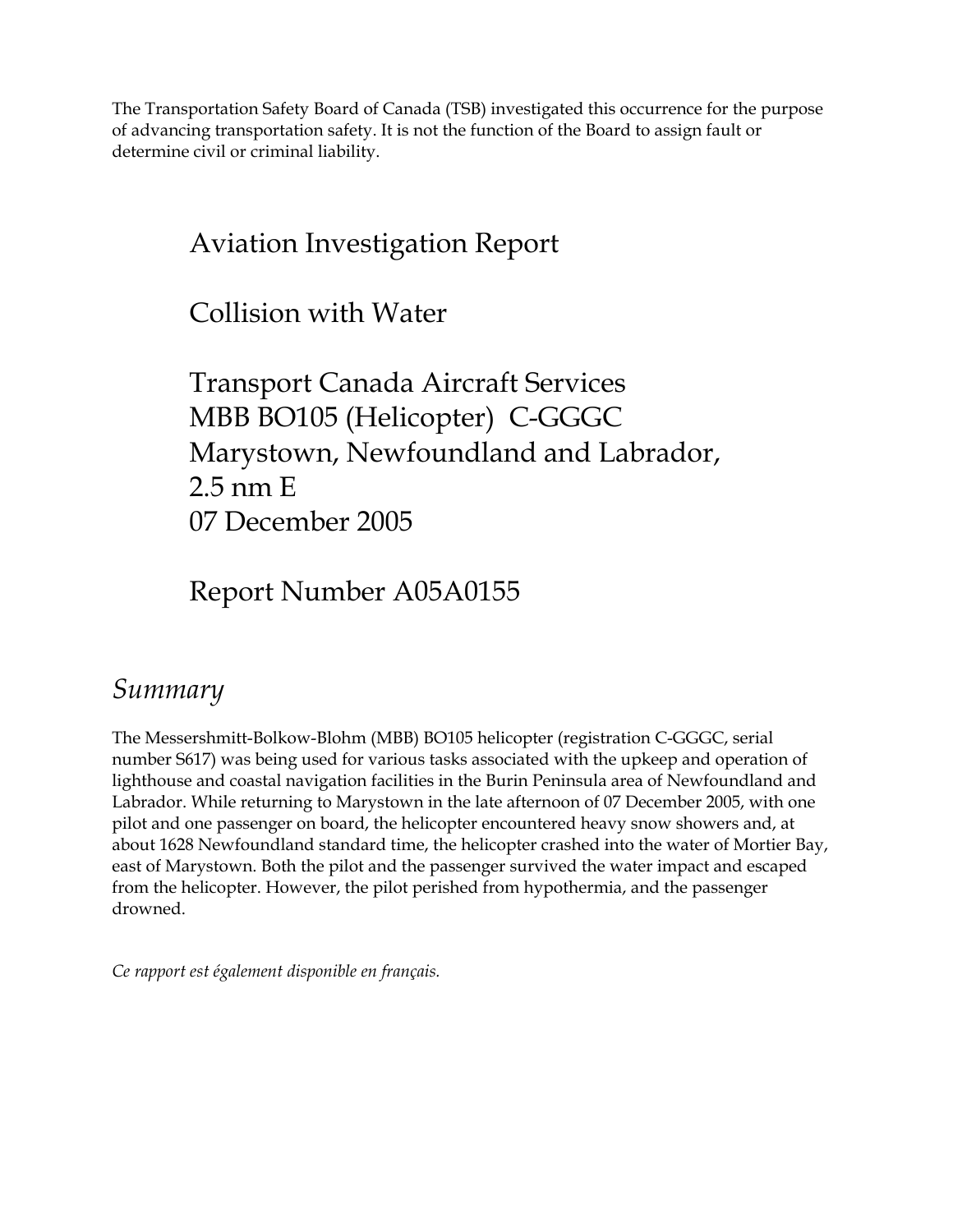# *Other Factual Information*

#### *Weather*

The Atlantic graphic area forecast (GFA)1 weather chart, issued at 0751 Newfoundland standard time,<sup>2</sup> forecast the weather in the Burin Peninsula area, Newfoundland and Labrador, to be ceilings of 2500 feet above sea level (asl), visibility of two to six statute miles (sm) in light snow showers with scattered areas of stratocumulus clouds giving ceilings of 400 feet asl and visibilities of ½ sm in snow. The winds were forecast to be from the west gusting to 30 knots.

## *History of the Flight*

The Canadian Coast Guard (CCG) helicopter, operated by Transport Canada (TC) Aircraft Services Directorate (ASD) as call sign CG352, was based in St. John's, Newfoundland and Labrador. On the day of the accident, the first task was to move personnel and supplies to the Green Island lighthouse, which is located 7 nautical miles (nm) off the southern tip of the Burin Peninsula. CG352 was then to proceed to Marystown,

 $\overline{a}$ 



**Figure 1.** Burin Peninsula area

Newfoundland and Labrador, to pick up a CCG technician and transport the technician to various coastal navigation facilities around the Burin Peninsula.

On the morning of the accident, the pilot filed a visual flight rules (VFR) flight plan in St. John's for the day's flying in the Burin Peninsula area. The final destination on the flight plan was Marystown with an expected arrival time of 1500. Flight following for CG352 was through the

<sup>1</sup> See Glossary at Appendix B for all abbreviations and acronyms.

<sup>&</sup>lt;sup>2</sup> All times are Newfoundland standard time (Coordinated Universal Time minus three and one-half hours).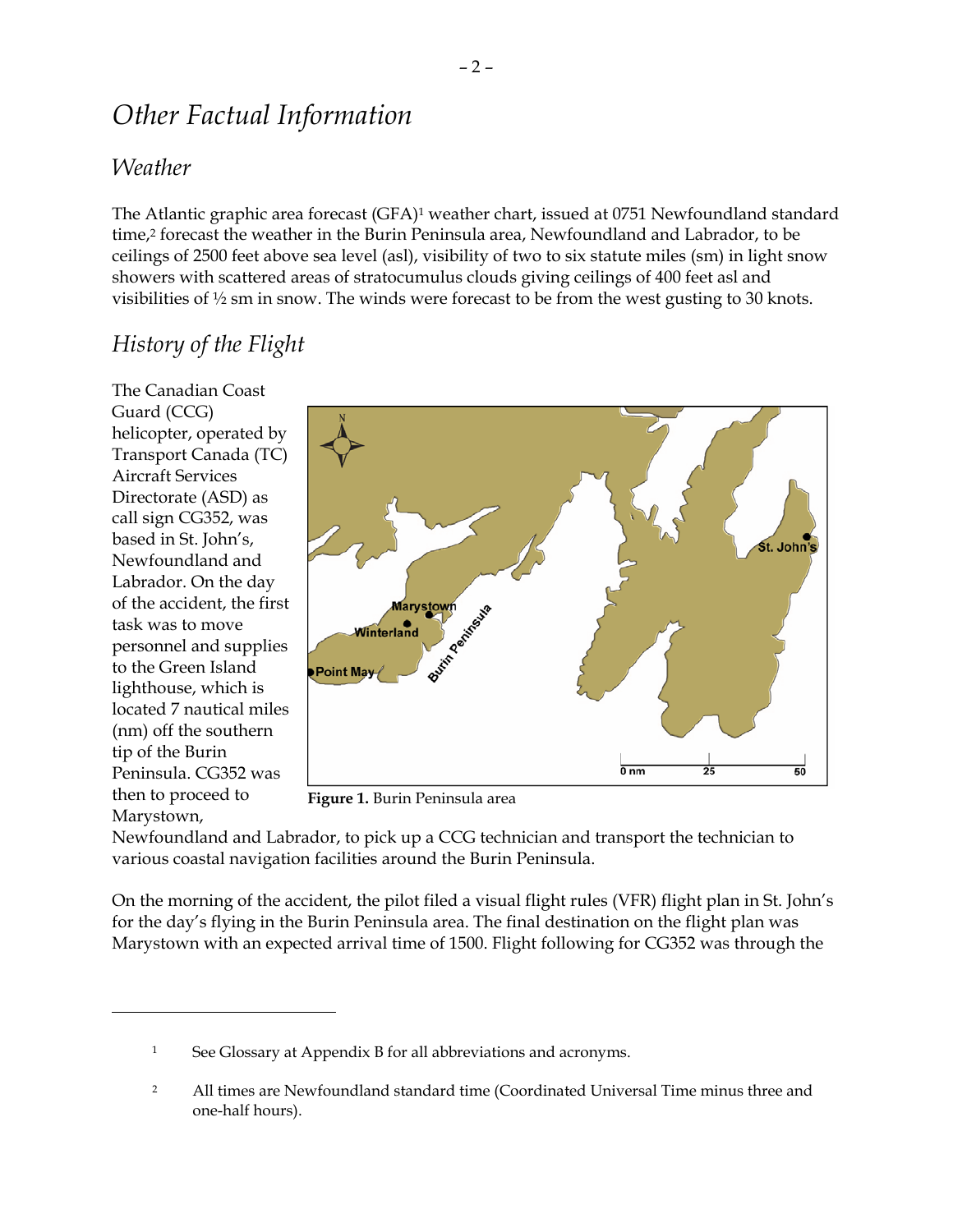CCG's Marine Communications and Traffic Services (MCTS). CG352 departed St. John's at 1029 with one passenger. After take-off, the pilot contacted MCTS advising of his departure and intentions.

The first leg was to the Winterland Airport, located 7.5 nm west of Marystown, for a fuel stop. The flight was uneventful until about 4 nm east of Marystown, where the helicopter encountered a heavy snow squall. Because of the reduced flight visibility, the pilot descended to a lower altitude, reduced speed, and followed the northern shore of Mortier Bay towards Marystown. Because of the weather conditions, the helicopter landed at the Marystown shipyard at about 1148. The pilot radioed the MCTS advising of the unscheduled landing, and the helicopter was shut down. About 30 minutes after landing, the weather improved significantly. The pilot and passenger cleared the helicopter of snow, and continued the flight to the Winterland Airport, where the helicopter was fuelled. Another snow squall at the Winterland Airport delayed departure for about 30 minutes.

When the weather cleared, the helicopter was flown to a rendezvous point at Point May on the southern tip of the Burin Peninsula. A change of keepers at the Green Island lighthouse was completed at about 1400. The pilot radioed the MCTS that he was en route to the Winterland Airport for fuel, and would then proceed to the staging area in Marystown to meet with the CCG technician. The helicopter was refuelled once more at the Winterland Airport, and then was flown to the Marystown staging area, landing at about 1452. The pilot advised MCTS of the helicopter's movements during the flight.

At 1501, while on the ground at Marystown, the pilot used the helicopter's cellular telephone to contact the Halifax Flight Information Centre (FIC). During the call, the pilot extended his flight plan to 1700, the end of local evening twilight, and received a weather update from the FIC. The FIC advised that weather radar showed moderate radar echoes west of Marystown, moving from the west to the east, indicating the possibility of snow showers in the Marystown area. At this time, light snow was falling at the Marystown staging area.

After loading the helicopter, the pilot and his passenger flew to a helicopter landing pad at Go By Point, at the entrance to Mortier Bay. This was a very short flight because Go By Point is only 3 nm southeast of Marystown (see Appendix A). The Go By Point landing pad is situated on steep and rocky terrain next to a marine navigation light (see Photo 1). At 1517, the pilot reported to the MCTS that he had landed at Go By Point and anticipated one hour of work. He then shut down the helicopter, and he and the passenger disembarked.



**Photo 1.** Go By Point looking north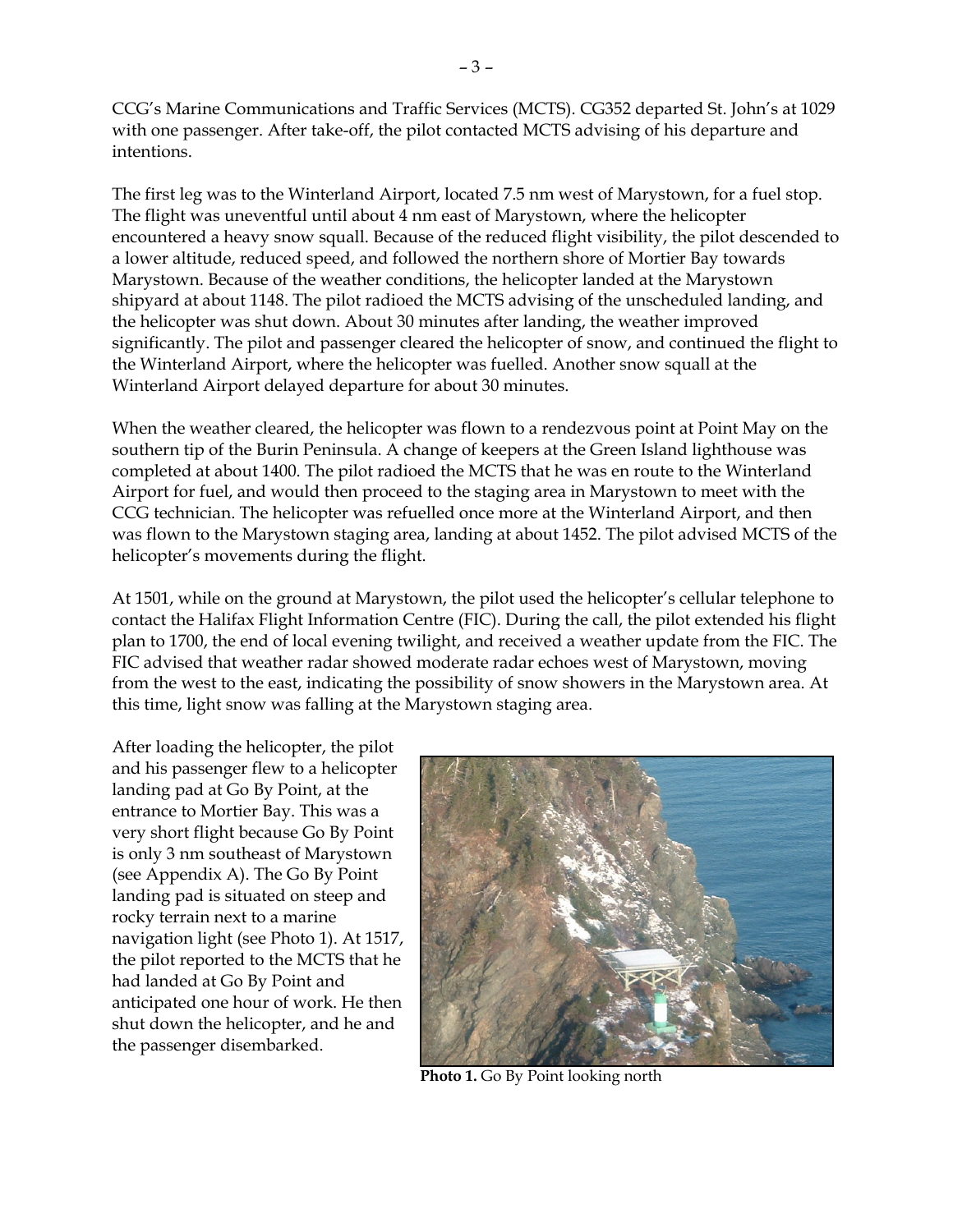While at Go By Point, the pilot took several photographs. In two photographs, he captured the navy vessel Her Majesty's Canadian Ship (HMCS) *Goose Bay* approaching the entrance to Mortier Bay. The photographs showed sunny conditions, and the sky to the west, south, and east was clear with unrestricted visibility. The last photograph was of HMCS *Goose Bay* adjacent to Go By Point as it sailed north into Mortier Bay for Marystown. The ship was at this position at 1526. At 1530, security cameras, located at Cow Head, 3.5 nm north of Go By Point on the northern shore of Mortier Bay, showed a heavy snow shower underway. The security cameras recorded uninterrupted snowfall from 1530 until 1630, with intermittent periods of heavy snow and reduced visibility. HMCS *Goose Bay* encountered worsening weather during its transit into Marystown: from sunny and clear at Go By Point to overcast with visibility reduced at times to 100 yards in snow squalls.

There were no radio communications from the pilot to MCTS after departure from the Go By Point pad. Therefore, the exact time of the helicopter's departure from Go By Point is not known. After departing Go By Point, the helicopter circled small Duck Island, which is just east of Go By Point, at a low altitude. Work was planned the following day at Duck Island, and the pilot and passenger were likely assessing the landing point at the island. The helicopter then proceeded north over the eastern shore of the entrance to Mortier Bay following the shoreline around the north side of Mortier Bay. At that time, it was not yet dark, and light snow was falling at Go By Point. The helicopter continued north along the eastern shore of the channel entrance, crossing Spanish Room Point about 1 nm south of Cow Head. The helicopter then proceeded west towards Marystown along the northern shore of Mortier Bay. When last observed, the helicopter was about 1 nm east of Marystown, flying slowly at low altitude, in heavy snow and in near dark conditions.

According to Transport Canada's operations manual for CCG helicopters (OM), flight operations in uncontrolled airspace are not authorized "…when the reported visibility is less than one (1) mile. Visual reference to the surface must be maintained at all times. If visibility is deteriorating during a flight the PIC [pilot-in-command] must decide to slow down, land and/or reverse course early enough to avoid losing visual reference." As the visibility deteriorates, pilot workload rises appreciably as it becomes necessary to maintain constant attention to outside visual cues.

The passenger in the helicopter was carrying a cellular telephone, which was continuously on the cellular network on the day of the accident until 1628. This time is consistent with estimates of the time of the accident. At 1800, one hour after the expected time of arrival as indicated on the flight plan, and in accordance with normal procedures, the helicopter was reported overdue to the Joint Rescue Coordination Centre (JRCC) by the Halifax FIC. A search was then initiated using ground, sea, and air resources. The bodies of the pilot and passenger were located and recovered from the water near Gould's Cove later that night.

#### *Wreckage and Impact Information*

The helicopter was equipped with an underwater locator beacon (ULB). The ULB is designed to activate upon immersion and to transmit an acoustic signal at 37.5 kilohertz (kHz). This signal propagates well in water and is normally easily detected using portable hydrophone detection equipment. An intensive hydrophone search for the beacon was commenced on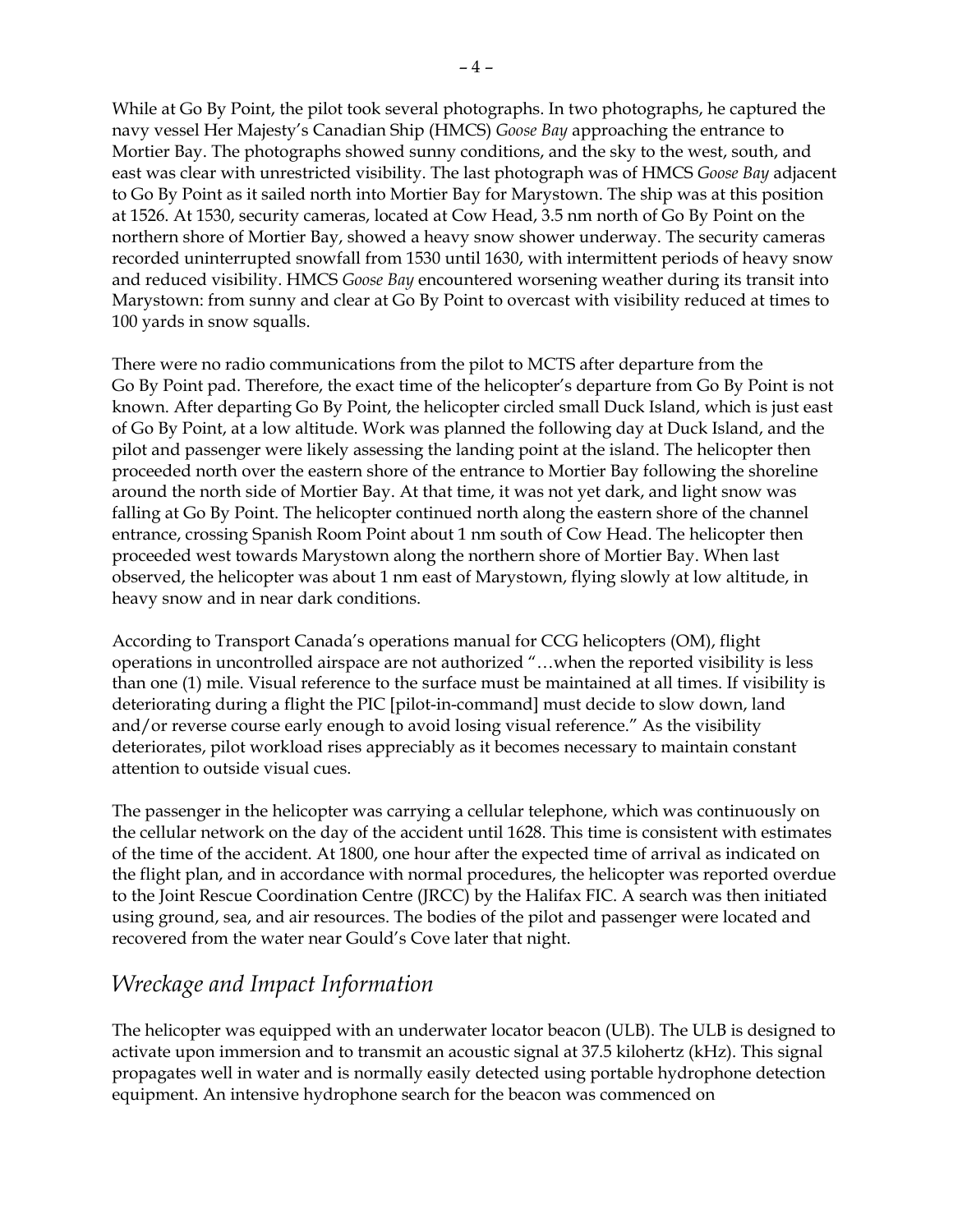09 December 2005, but the beacon signal could not be detected. Test beacons were then lowered to the bottom. These were easily detectable at distances of over 1 sm. A malfunction of the helicopter's ULB was suspected.

The area was then searched using side-scanning sonar with remotely operated vehicles investigating the sonar contacts. The helicopter was located on 17 December 2005, 1000 feet northeast of Big Head, in about 100 feet of water. All major components were accounted for and were near the main fuselage. The close distribution of wreckage items on the sea bottom was consistent with a helicopter that was intact when it struck the water.

The helicopter was recovered on 18 December 2005 and was shipped to TSB facilities in Dartmouth, Nova Scotia, for further examination. Examination of the helicopter did not reveal any pre-existing mechanical abnormalities that could have contributed to the occurrence.

Impact marks showed that there were two distinct collisions with the water. The first impact was tail low, in forward flight. This impact tore open the cloth covering of the pop-out floats, and removed the spoiler from the lower belly of the helicopter. The tail boom, including the tail rotor, would have been immersed in the water. The tail boom was torn from the helicopter fuselage in an upward direction towards the right. The impact also deformed the engine and transmission deck, causing the failure of both engine drive shafts from the main transmission. The helicopter then skipped off the water, and rotated because of the loss of tail rotor drive. The second impact was rearward. Both of the front seats were found with their seat backs leaning markedly backwards. Also, the liferaft mount, which is located between the front seats, failed at the forward attachment bolts, pinning the liferaft firmly against the centre rear passenger seat.

Both of the helicopter's engines were operating at the time of impact, with the damage to both engine input shafts suggesting that the engines were delivering significant power. The helicopter is certified for flight in falling or recirculating snow provided the particle separator, engine anti-ice and continuous ignition switches are selected to ON. These switches were found in the OFF position.

### *Personnel Information*

The pilot held a valid medical certificate and commercial helicopter licence. He was not instrument rated and did not have a night endorsement. The pilot had been flying helicopters for the CCG in Newfoundland for 27 years. He was highly regarded as a competent pilot and had accumulated over 20 000 helicopter flying hours. In the previous 30 days, he had flown 21 hours, and in the previous 90 days, he had flown 42 hours, all on the MBB BO105. The pilot had received recurrent ground and flight training in November 2005 and had successfully completed an annual pilot proficiency check (PPC) in November 2005. He also received pilot decision making (PDM) and human factors training in November 2005.

### *Helicopter Information*

The accident helicopter was manufactured in 1983. It was maintained by TC ASD personnel and flown by TC ASD pilots. A review of the documentation indicated that the helicopter had been maintained in accordance with existing regulations and approved procedures. All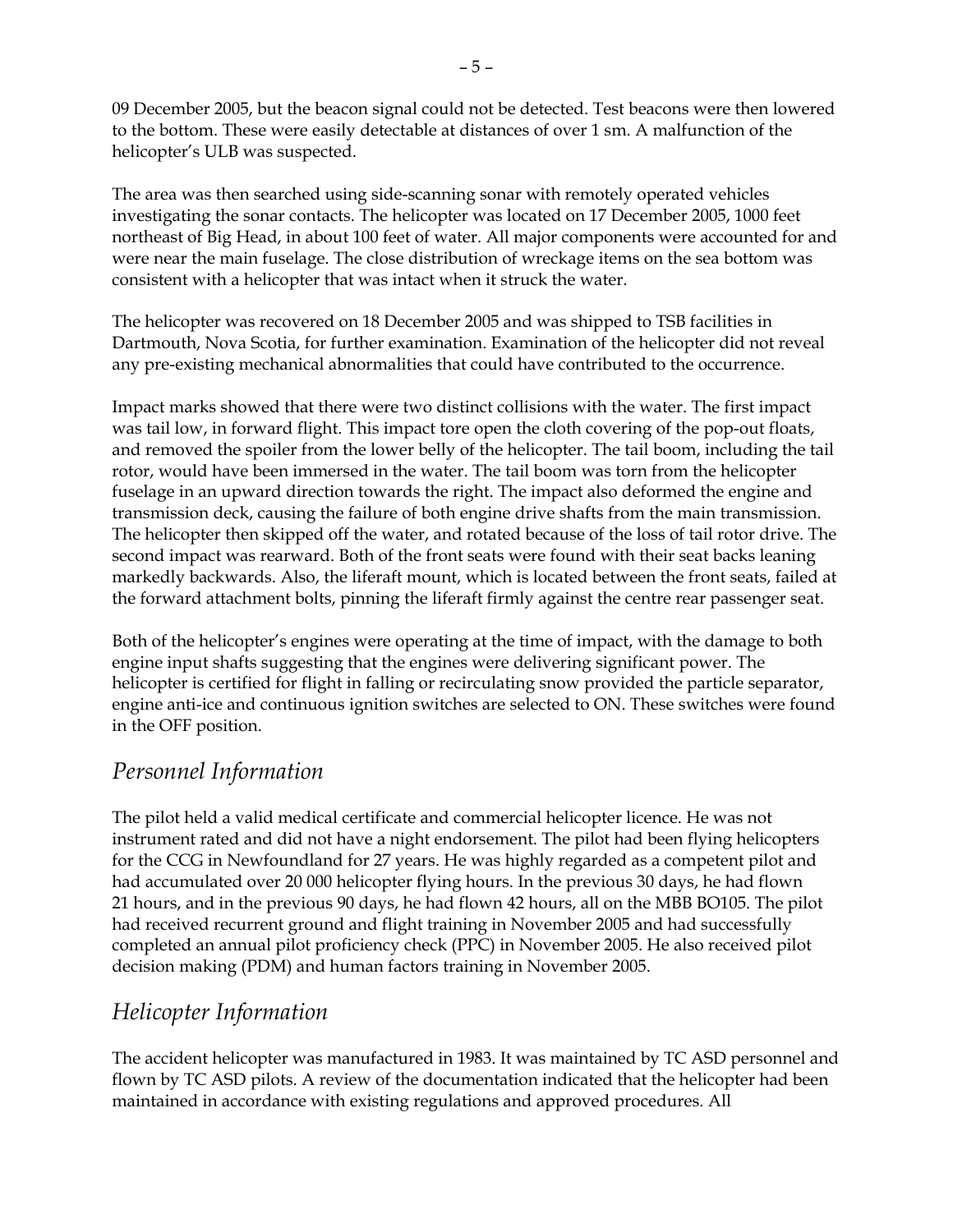modifications, mandatory airworthiness directives, and required maintenance had been completed. The helicopter had flown about 6530 total hours, including 1438 hours since the completion of the last scheduled major airframe inspection (OPS 4) on 28 December 2000. It had undergone a 100-hour inspection on 14 October 2005, about 42 flight hours before the accident flight. The helicopter's technical records did not indicate any outstanding or recurring maintenance items.

The helicopter's weight and centre of gravity were within the prescribed limits. The helicopter was not equipped with a flight data recorder or a cockpit voice recorder, nor were they required by regulation.

The helicopter was equipped with emergency flotation devices, commonly referred to as pop-out floats. The floats are meant to increase the survivability of a ditching3 by slowing the rate at which a helicopter will sink. If the helicopter is to be flown over water at airspeeds below 60 knots, the pilot should normally arm the pop-out floats. The float arm switch was found in the OFF position.

#### *Survival Aspects*

 $\overline{a}$ 

In a water impact or a capsizing event, the occupants of a helicopter face serious and immediate survival challenges. The need to escape from a capsized helicopter is immediate, but egress can be difficult due to injuries, disorientation, cold water shock, and/or the inability to breath. Commercial offshore helicopter operators and the petroleum industry have recognized the importance of helicopter egress and survival training. In these types of operations, egress and water survival training is mandatory for all crew and passengers. None of those who flew on CG352 on the day of the accident had received helicopter emergency egress/water survival training. Regulations do not require this training, and it was not required by the operator. However, training was offered annually to ASD employees who wished to receive it.

### *Survival Equipment Installations*

In addition to the emergency pop-out floats that are used during a ditching, CCG helicopters carry a liferaft and, in accordance with applicable *Canadian Aviation Regulations* (CARs), two emergency locator transmitters (ELTs): a type  $AF<sup>4</sup>$  and a type W.<sup>5</sup> With the exception of the

<sup>&</sup>lt;sup>3</sup> Ditching is defined as an emergency landing on the water, deliberately executed, with the intent of abandoning the helicopter as soon as practical.

<sup>4</sup> Type AF—automatic fixed. This type of ELT is automatically set in operation by an inertia switch when the aircraft is subjected to crash deceleration forces acting in the aircraft's flight axis.

<sup>5</sup> Type W—water-activated. This type of ELT transmits automatically when immersed in water. It is waterproof, floats, and operates on the surface of the water. It should be tethered to survivors or liferafts.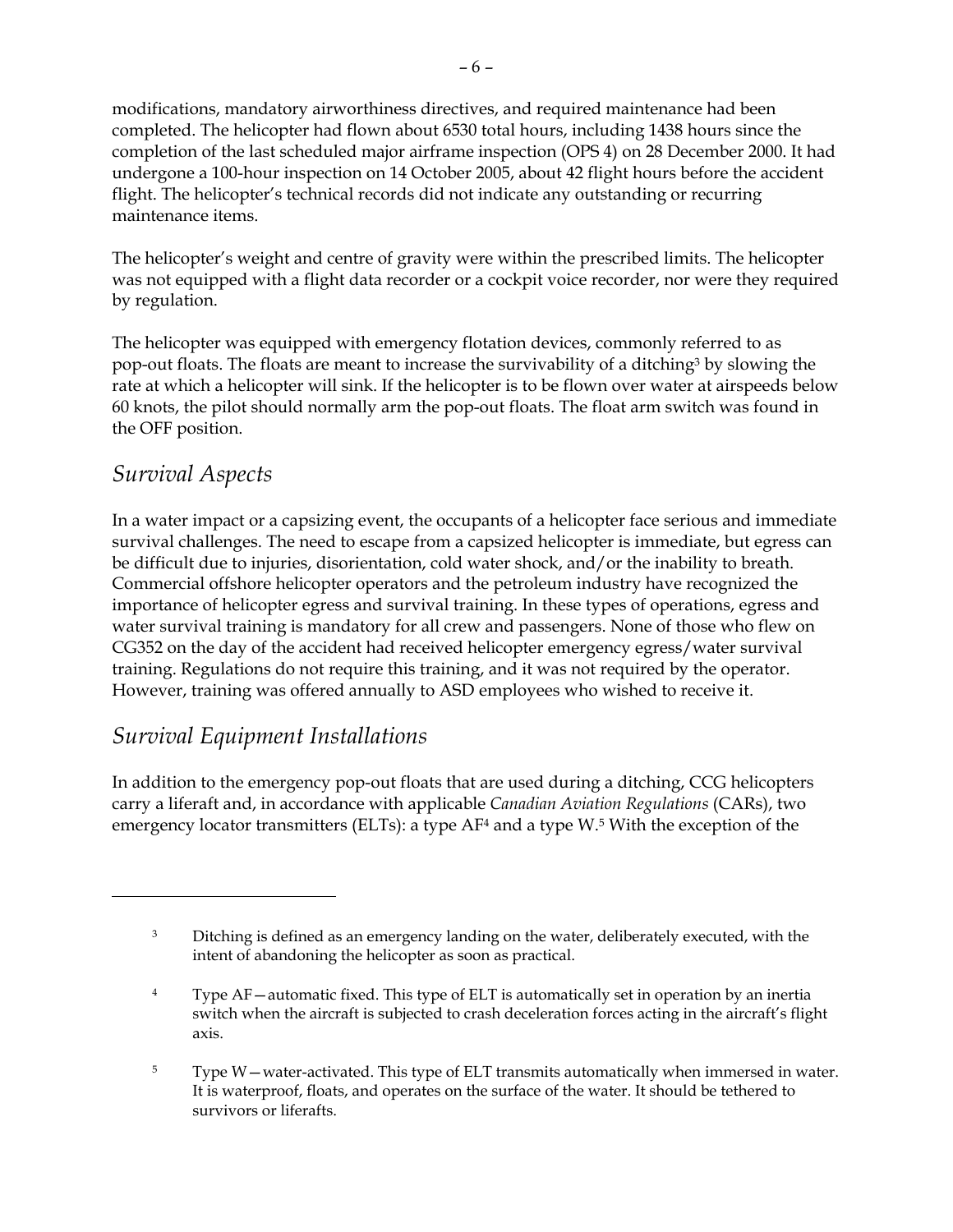type AF ELT, all of this equipment requires manual deployment and activation. In this accident, both ELTs and the liferaft remained inside the helicopter and sank with it. Consequently, no emergency signal was detected by search and rescue (SAR) equipment, and no liferaft was available for the survivors. When the helicopter was recovered, both ELTs and the liferaft were found mounted in their brackets. Had there been an ELT signal from the helicopter, naval and CCG rescue vessels were immediately available to respond.

Various survival equipment installation options exist that can improve the probability of surviving a capsized helicopter. Automatically deployed pop-out floats, liferafts, and floating crash position indicators are available. Man-portable backpacks exist, which contain a singleplace raft and survival equipment. There are small emergency position indicating radio beacons (EPIRBs) capable of notifying SAR, which can be carried on a lifejacket.

The United Kingdom Civil Aviation Authority has recently completed a report on helicopter ditching and crashworthiness.<sup>6</sup> The report, which summarizes the results of research undertaken over about 12 years, provides further information towards improving the survivability and the safety of offshore operations.

#### *Lifejackets and Immersion Suits*

The OM requires wearing lifejackets on any flight over water. The pilot wore a lifejacket; the passenger did not, although there were several available inside the helicopter. The water surface temperature was  $6^{\circ}$ C. Neither the pilot nor the passenger wore a helicopter passenger transportation (immersion) suit. The pilot was wearing his CCG flight uniform, which had several layers. The passenger was wearing a one-piece insulated coverall.

During the investigation of a previous fatal CCG helicopter crash (TSB report A00A0076), the TSB identified regulatory shortcomings regarding requirements for survival equipment and cold water immersion suits during over-water flights. The requirements are based primarily upon the flight time or distance from shore. The CARs requirement to carry a liferaft<sup>7</sup> states:

> No person shall operate over water a multi-engined helicopter that is able to maintain flight with any engine failed at more than 50 nautical miles, or the distance that can be covered in 30 minutes of flight at the cruising speed filed in the flight plan or flight itinerary, whichever distance is the lesser, from a suitable emergency landing site unless life rafts are carried on board and are sufficient in total rated capacity to accommodate all of the persons on board.

 $\overline{a}$ 

<sup>6</sup> United Kingdom Civil Aviation Authority, Paper 2005/06, *Summary Report on Helicopter Ditching and Crashworthiness Research*, http://www.caa.co.uk/docs/33/2005\_06.PDF, accessed 31 October 2006.

<sup>7</sup> CARs Section 602.63, subsections (4) and (5)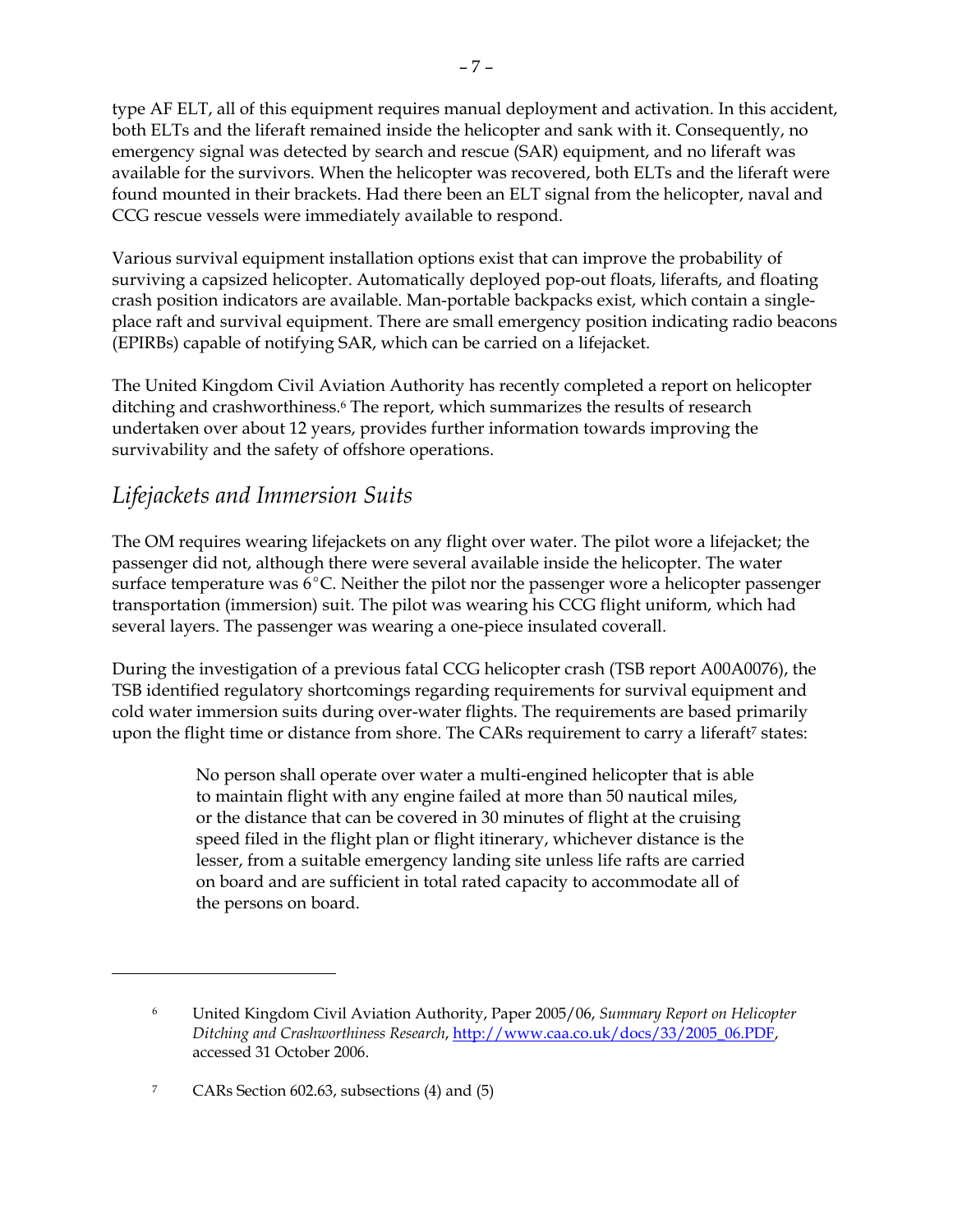The accident helicopter carried a liferaft even though there was no regulatory requirement to do so. The CARs requirement for immersion suit use<sup>8</sup> specifies that, where a helicopter is required to carry liferafts, it shall not be operated over water having a temperature of less than 10°C unless a helicopter passenger transportation suit is provided for each person on board. Because there was no regulatory requirement for the accident helicopter to carry a liferaft, there was no regulatory requirement to wear an immersion suit.

On 26 February 2001, the TSB sent a Safety Advisory (A010009-1) to TC Civil Aviation suggesting that TC Civil Aviation consider revising the criteria for survival equipment carriage and use on over-water flights so that the criteria would be more relevant than time and distance requirements alone. On 02 April 2001, TC Civil Aviation responded to the Safety Advisory. It agreed that changes to the regulations may be warranted, and stated that it would convene a working group to examine the issue of offshore operations and make recommendations.

The OM requirements for immersion suit use are more stringent than those found in CARs. The OM states that immersion suits are mandatory in multi-engine helicopters when they are flown over water more than 15 nm from ship, shore, or continuous ice capable of supporting the helicopter. Under these criteria, immersion suit use was not mandatory for the coastal flights flown on the day of the accident because, although much of the flying done by CG352 was over water, none of it was beyond 15 nm from shore. The use of immersion suits is encouraged in the OM. However, in practice, the suits are not normally worn on over-water CCG flights unless the mandatory conditions apply. The accident pilot had been provided with two immersion suits: an older wet suit and a newer dry suit. Neither suit was used. Although passenger transportation suits were available in St. John's, none of the passengers flown that day were aware of or offered passenger transportation suits.

### *Direct-to-Airframe Helmet Connection*

After the accident, an examination of the pilot's aviation helmet found that the end fitting of the communication cord was fractured at the point where it attached to the helicopter. The communication cords for front seat occupants connect to receptacles located on the overhead centre console. When the helicopter was recovered, the metal pins from the end fitting were still inside the receptacle. Metal remnants from the connection show that the cord was being pulled sideways, towards the pilot's door, when the fracture occurred. A downward pull is required to release the connection. A break test of a similar fitting required a 70-pound pull before the cord failed.

After water impact or a helicopter capsizing, a quick unimpeded egress through any available exit is vital to survival. An attached communication cord that will not release cleanly may impede this egress. In the past, CCG BO105 helicopters had been fitted with an intermediate pig-tail communication cord for helmet connections. Instead of plugging the helmet cord into the helicopter's receptacle, the helmet cord was instead plugged into this intermediate cord. The helmet connection plug can release cleanly from the intermediate pig-tail cord receptacle as it is pulled in the direction of travel during egress.

<u>.</u>

<sup>8</sup> CARs Section 602.63, Subsection (7)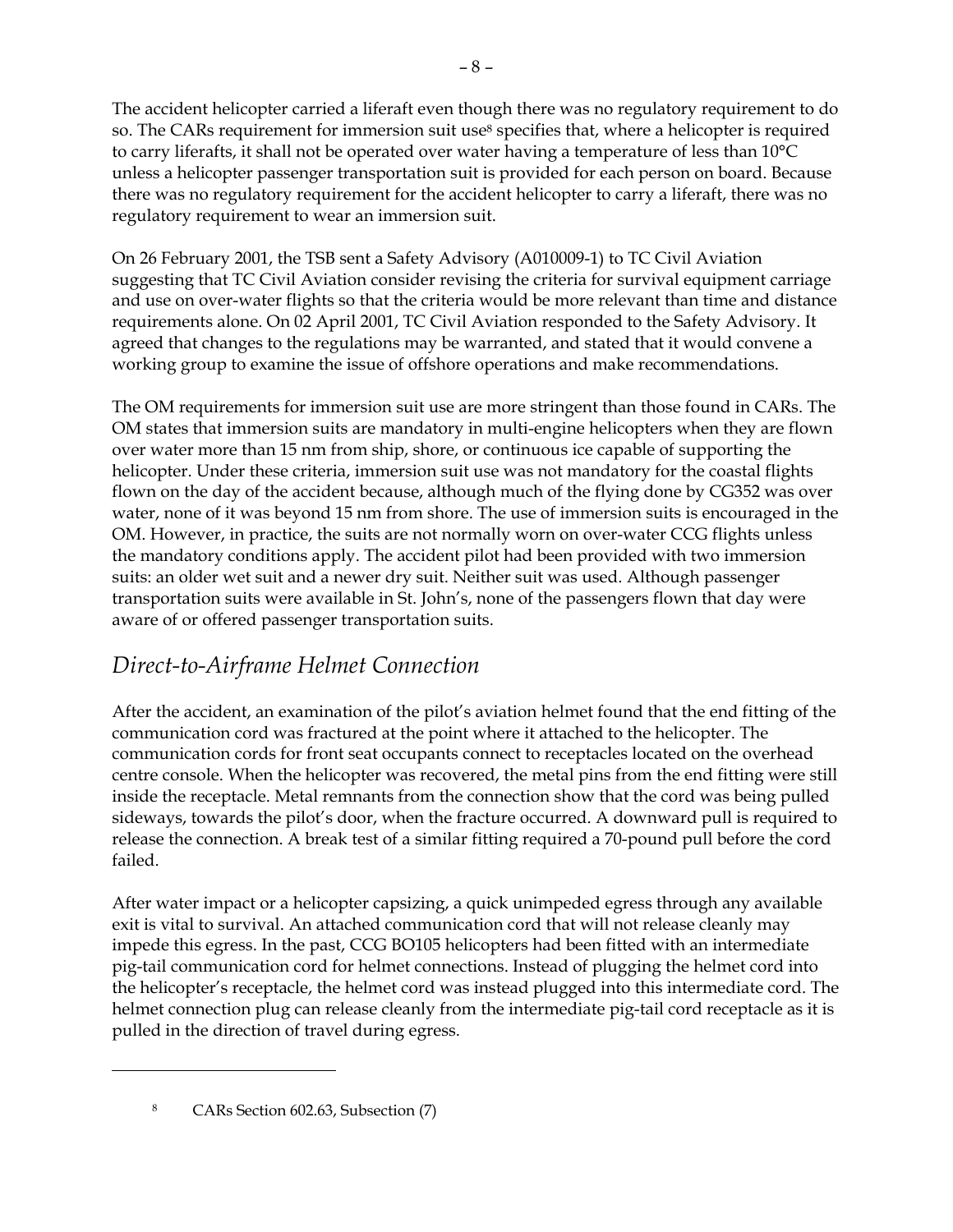### *Liferaft Mounting Bracket Failure*

When the helicopter struck the water, the secondary and most substantial impact was rearward. During the rearward impact, the liferaft mounting bracket, located between and just behind the two cockpit seats, failed. When the helicopter was recovered, the liferaft was found pinned against the centre rear passenger seat. The liferaft mounting bracket forward attachment bolts had pulled through the mount frame. When the forward right attachment failed, the base of the mounting bracket rode up over the seat belt attachment bolts, and the bracket was effectively jammed in this aft position. The liferaft mount installation was in accordance with a Limited Supplemental Type Certificate (LSTC O-LSH94-2029/D) issued to TC ASD on 22 December 1994.

At the time of approval of the LSTC, the mounting frame was analyzed following criteria in Section 27.561 of the United States *Federal Aviation Regulations* (FARs) for "Emergency Conditions" (1-1-88 Edition). This edition of the FARs did not require an analysis of rearward or sideward impact forces. Therefore, no analysis was done for these conditions. The current edition of Section 27.561 of the FARs requires that sideward and rearward impact forces be considered.

#### *Underwater Locator Beacon Failure*

The ULB from the accident helicopter (model DK120, serial number DT1218) was examined by the TSB Engineering Laboratory. When the ULB was placed in room temperature water, it transmitted normally. However, when the water temperature was lowered to near freezing, the signal quickly dropped off and was no longer detectable using the hydrophone detection gear. Other ULBs from TC ASD helicopters were also examined, and one (serial number DT1226, which was removed from ASD maintenance stores) was found to have the same signal failure at low temperatures. It was found that the signal failure was due to the delamination of a metal coating on a ceramic resonating ring. The delamination occurred immediately beneath a solder joint on the outer portion of the ring. The combined effect of the delamination and the cold temperatures was to remove the electrical connection to the ring, shifting the beacon signal frequency from 37 kHz to 166 kHz, which is beyond the detectable range of the locating equipment.

#### *Transport Canada Aircraft Services Directorate Operational Issues*

TC ASD operates a mixed fleet of helicopters and fixed-wing aircraft. TC ASD supports helicopter and fixed-wing flight operations for the Department of Fisheries and Oceans Canadian Coast Guard. In addition, TC ASD supports flight operations for other government agencies. A review of previous TC ASD accidents and incidents has shown a recurrence of previously identified safety issues.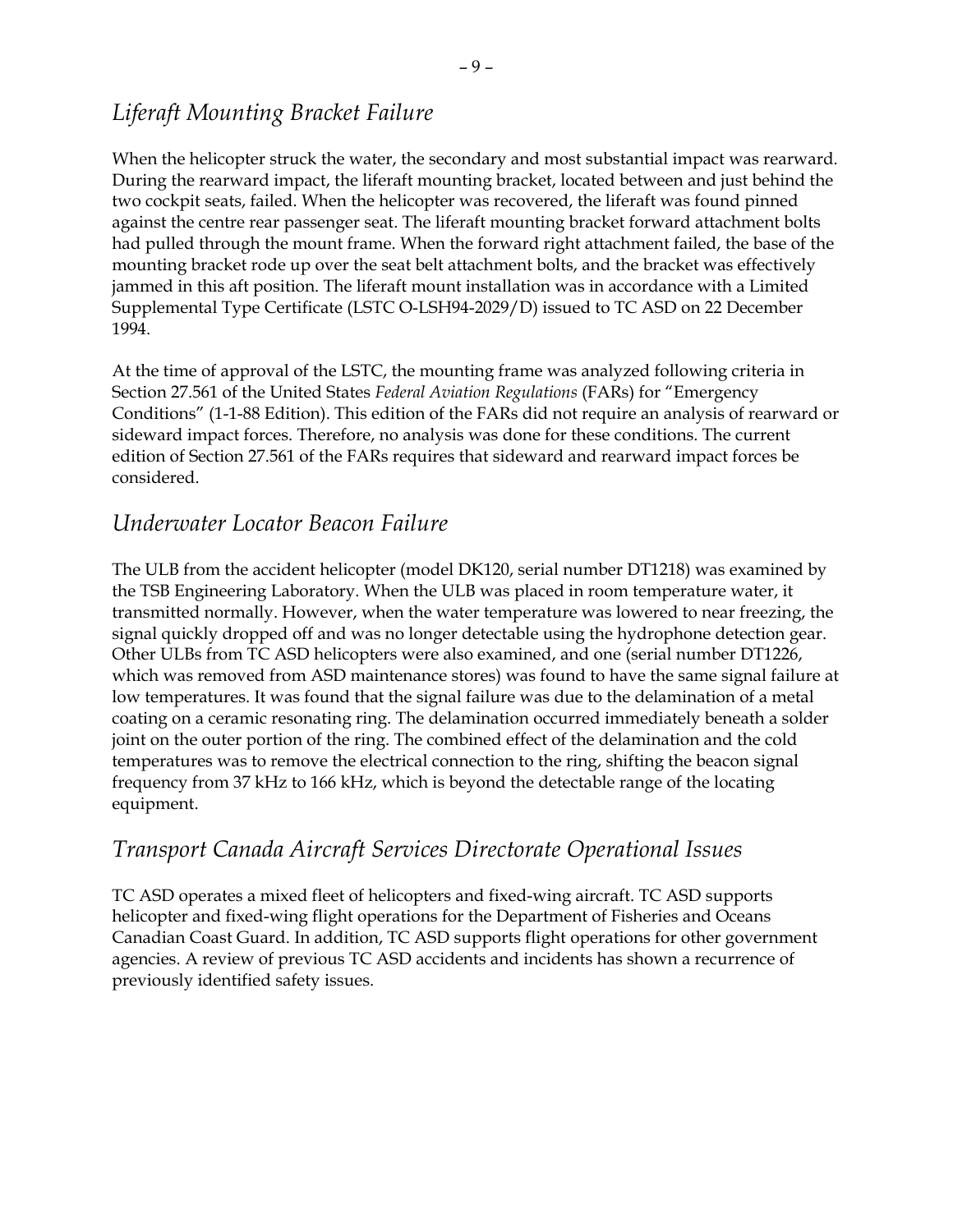On 10 May 2000, a CCG Bell 212 helicopter crashed into the water near Cabot Island, Newfoundland and Labrador, killing the pilot (TSB report A00A0076). The TSB investigation found that the pilot was neither

- equipped to survive either a less severe accident or a controlled ditching into the frigid water,
- wearing an immersion suit or a lifejacket, nor
- wearing the supplied shoulder harness, as required by CARs.

The TSB sent a Safety Information Letter (A000048-1) and two Safety Advisories (A010009-1 and A010006-1) to TC Civil Aviation concerning these issues, and identified these issues in its final report.

On 07 May 2005, a CCG BO105 helicopter crashed during slinging operations near Bella Bella, British Columbia (TSB report A05P0103). The pilot was not wearing the supplied shoulder harness. On 31 May 2005, the TSB sent a Safety Information Letter (A050014-1) to TC Civil Aviation and TC ASD, outlining that, despite the CARs requirement and a previous Safety Advisory (A010006-1) in 2001, helicopter slinging operations without upper-body restraint were still occurring at TC ASD.

Also related to the Bella Bella accident, the TSB sent a Safety Advisory (A050015-1) to TC Civil Aviation and TC ASD pointing out that the currently installed liferaft mount fixtures in their BO105 helicopters presented a head strike hazard during an accident. Although the risk of head injury was mitigated somewhat for the pilots because they wear helmets as required by the OM, any passenger seated in the left front seat would be exposed to this risk because the OM does not require helmet use by passengers. The Safety Advisory suggested that TC ASD may wish to modify the fixtures, or limit use of the front seats to persons wearing protective head gear. On 20 September 2005, TC ASD responded to the Safety Advisory, stating that it would undertake a complete review of the applicable LSTC. TC ASD also indicated that it would consider adding padding to the fixture, and that it would review the requirement for helmets to be worn in helicopters with this installation.

The pilot of CG352 was wearing an aviation helmet. The passenger in CG352 was seated in the front seat and was not wearing protective head gear. As of December 2005, the suggested modifications had not been made to the liferaft mounts, protective padding had not been added, and passengers were still being flown in the front seat without helmets. Line BO105 pilots contacted by TSB investigators were unaware of the head strike hazard. TC ASD management had not formally warned line pilots of the head strike hazard, or required that front seat passengers wear protective head gear.

# *Analysis*

### *General*

The examination of the helicopter did not reveal any technical anomalies. Therefore, this analysis will focus on environmental factors, the pilot's decision to conduct the final trip to Go By Point and return, and the survival and organizational factors.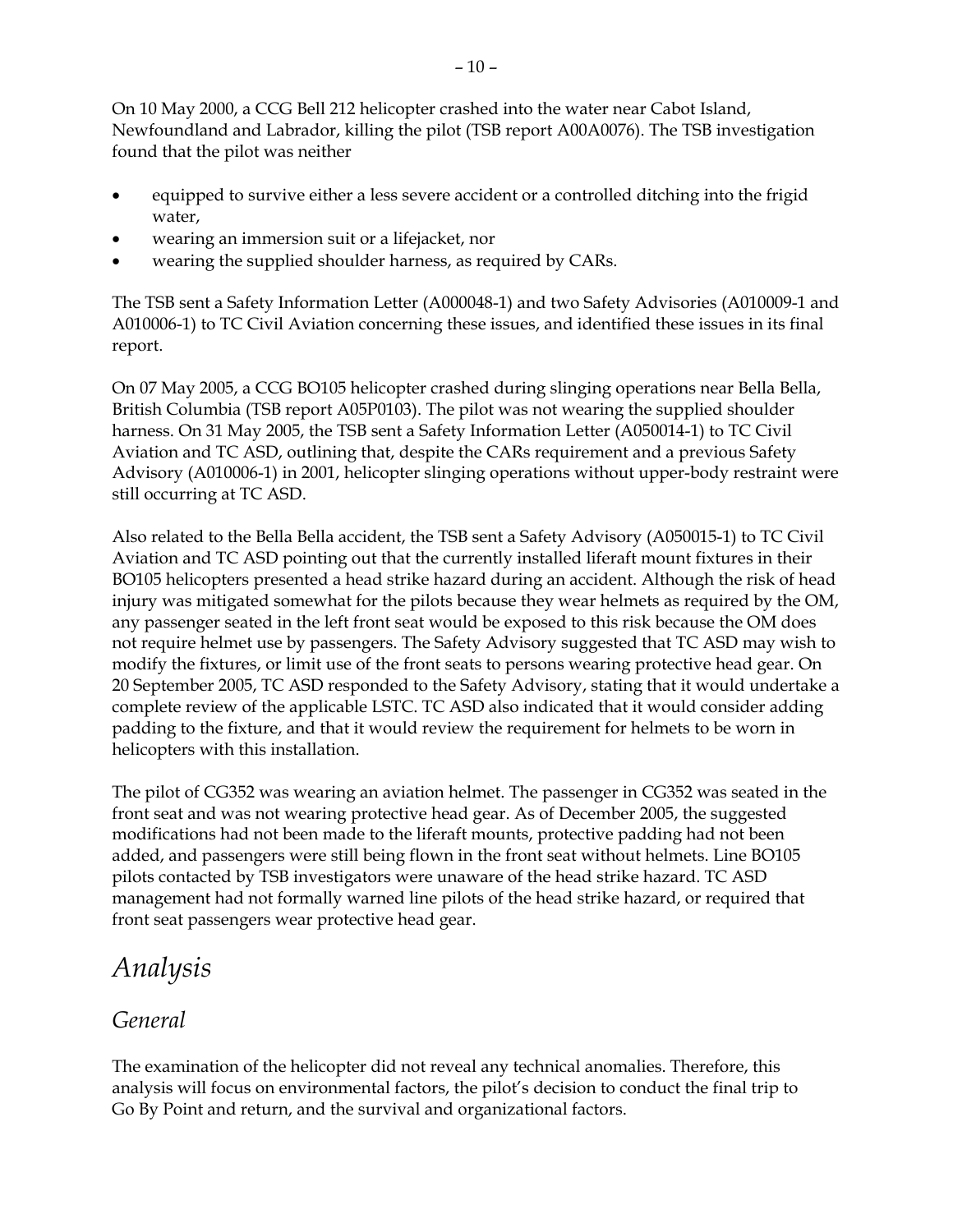The weather encountered during the day's flying was generally consistent with the GFA. There were VFR conditions throughout most of the period, but with scattered towering cumulus clouds (TCUs) giving areas of ½ sm visibility in snow showers; conditions that were below the operator's VFR limit of 1 sm. On two occasions before the accident flight, the pilot had encountered brief but heavy snow showers. On both occasions, the pilot complied with instructions in the OM and took appropriate alternate action. The first occasion required a landing near Marystown, and the second required a ground delay at the Winterland Airport.

#### *The Accident Flight*

There is no direct information about the pilot's decision making related to the final flight of the day from Marystown to Go By Point and return. Although there were still TCUs in the area, the weather at Marystown before the departure was suitable for visual flight, and Go By Point was only a few minutes of flying time away with sunny and clear weather. The pilot, who was highly experienced in these operations, had earlier dealt successfully with a snow squall in Mortier Bay. It is likely that the pilot believed that the trip to Go By Point and the return to Marystown could be completed safely and before dark.

The weather encountered by HMCS *Goose Bay* and the images from the security camera near Cow Head indicate that the weather in the northern part of Mortier Bay worsened considerably shortly after CG352 landed at Go By Point. Conditions in the northern part of the bay were, at times, well below ½ sm. While on the landing pad at Go By Point, the pilot would have had only a limited view of the sky to the northwest, the direction from which the worsening weather conditions were approaching.

When the helicopter departed Go By Point to return to Marystown, only light snow was falling. It appears that the weather conditions prevented a direct flight to Marystown and that the pilot chose to fly the slightly longer route around the northern perimeter of Mortier Bay (see Appendix A). However, the helicopter would have gradually encountered heavier snowfall as it flew north and then west over the coast towards Marystown. Once established on a westerly heading towards Marystown, it would have been difficult to turn around when severely reduced visibility was encountered because a turn to the right would have required flight into rapidly rising terrain with a possibility of encountering whiteout conditions. A turn to the left would have placed the helicopter out over the water and caused the pilot to lose visual contact with the coast.

With the need to maintain constant attention to outside visual cues, the pilot would have been experiencing an increased workload. This may have distracted him from selecting the particle separator, engine anti-ice, and continuous ignition switches that are required for flight in snow, and from arming the pop-out floats as he reduced airspeed below 60 knots in reduced visibility over the water. The helicopter continued along the northern coast until Mortier Bay narrowed, then executed a left turn towards the east (downwind), likely in an attempt to return to the better weather conditions at Go By Point.

Maintaining a reduced groundspeed in lowered visibility, as prescribed in the OM, would have been difficult in the gusty downwind (30 knots) conditions over the water. The pilot may have lost sight of land as the helicopter flew across the opening to Little Bay. Reduced visibility in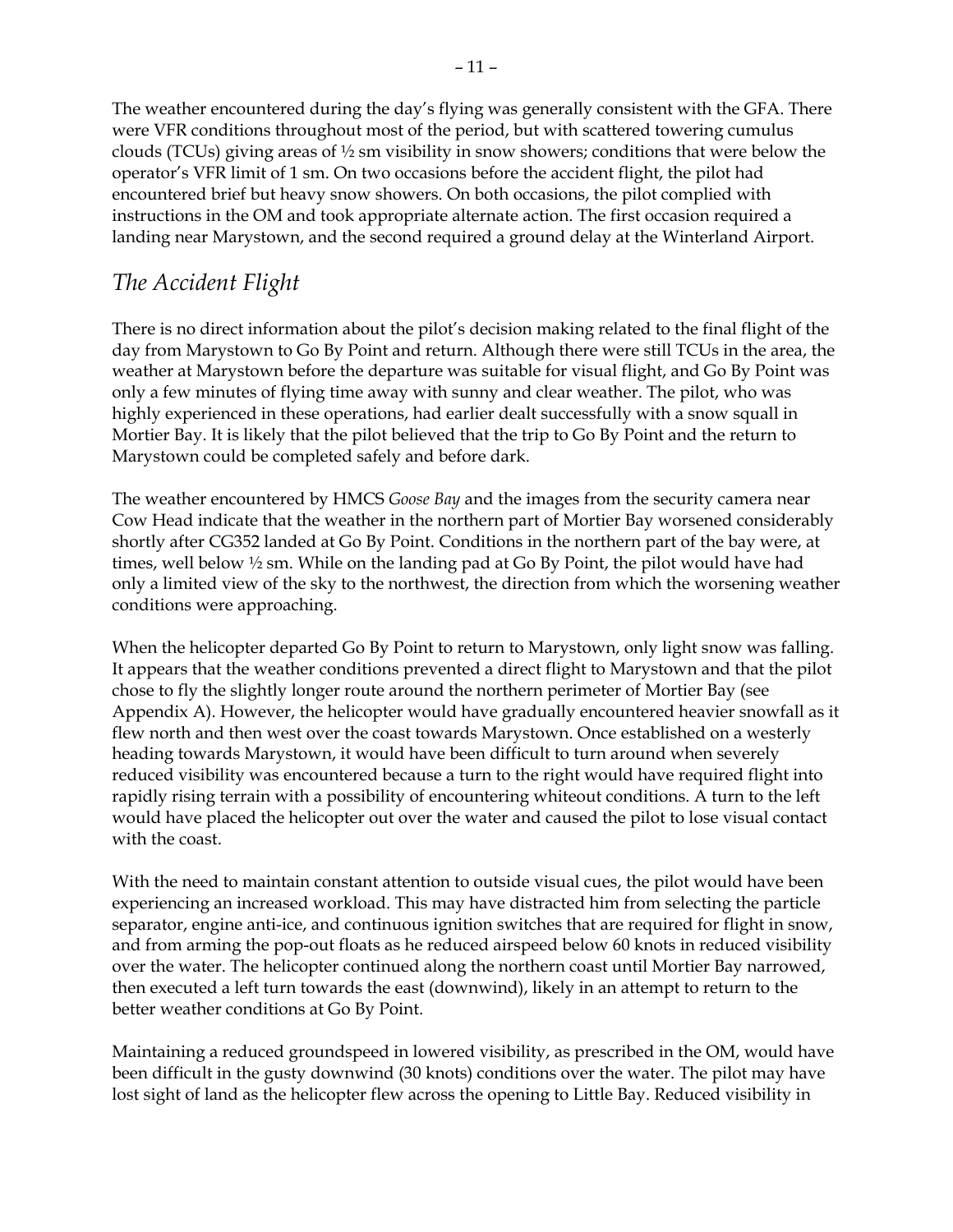darkness and re-circulating snow, lack of fixed visual references over the water, and turbulence may all have contributed to pilot disorientation. It is likely that the pilot flared rapidly to slow the helicopter. The tail contacted the water heavily, breaking off and causing the subsequent loss of control.

### *Survival Equipment Installations*

Because there was no emergency signal to notify SAR of the accident, rescue efforts were not initiated until one hour after the flight planned estimated time of arrival. Without a liferaft, the pilot and passenger were not equipped to survive prolonged cold water immersion. In the absence of an ELT signal, initiation of a SAR response relies on either witness action or the flight plan notification time.

The survival equipment installed on the accident helicopter exceeded regulations. However, it was not available to assist the survivors after the accident. The existing regulations may be appropriate in the event of a successful controlled ditching, but they do not ensure protection during a capsizing event. Had electronic SAR signalling been available, a search could have begun immediately.

### *Lifejackets*

The direct flight from Marystown to Go By Point was short and was likely conducted almost entirely over land. The passenger may have been anticipating a similar routing back. This could explain why he was not wearing a lifejacket during the return trip. It is also possible that it was an oversight. If he had worn a lifejacket, he may not have drowned; however, even if he had used a lifejacket, hypothermia would have been an immediate threat to his survival.

#### *Immersion Suits*

Most CCG helicopter operations occur near shore. Therefore, even though the helicopters may be operating over water, immersion suits are not required by either the CARs or the OM because they are typically well within the distance-from-shore requirements. It is common practice during CCG flights for immersion suits to be worn only when mandatory. As a result, pilots and passengers are often exposed to prolonged periods of operations over sometimes frigid water without appropriate protection.

The OM requirements for immersion suit use are more stringent than CAR requirements, but are also based on distance-from-shore criteria that are inadequate to ensure proper protection. For survivors in frigid water, the distance from shore is not relevant. Survivors may be injured or suffering from cold shock, which can severely limit mobility. The immediate concern for survivors who are immersed in frigid water is to survive long enough to inflate and enter their liferaft, or to stay alive in an immersion suit until help arrives. Using immersion suits and aviation lifejackets would have increased the chance of survival.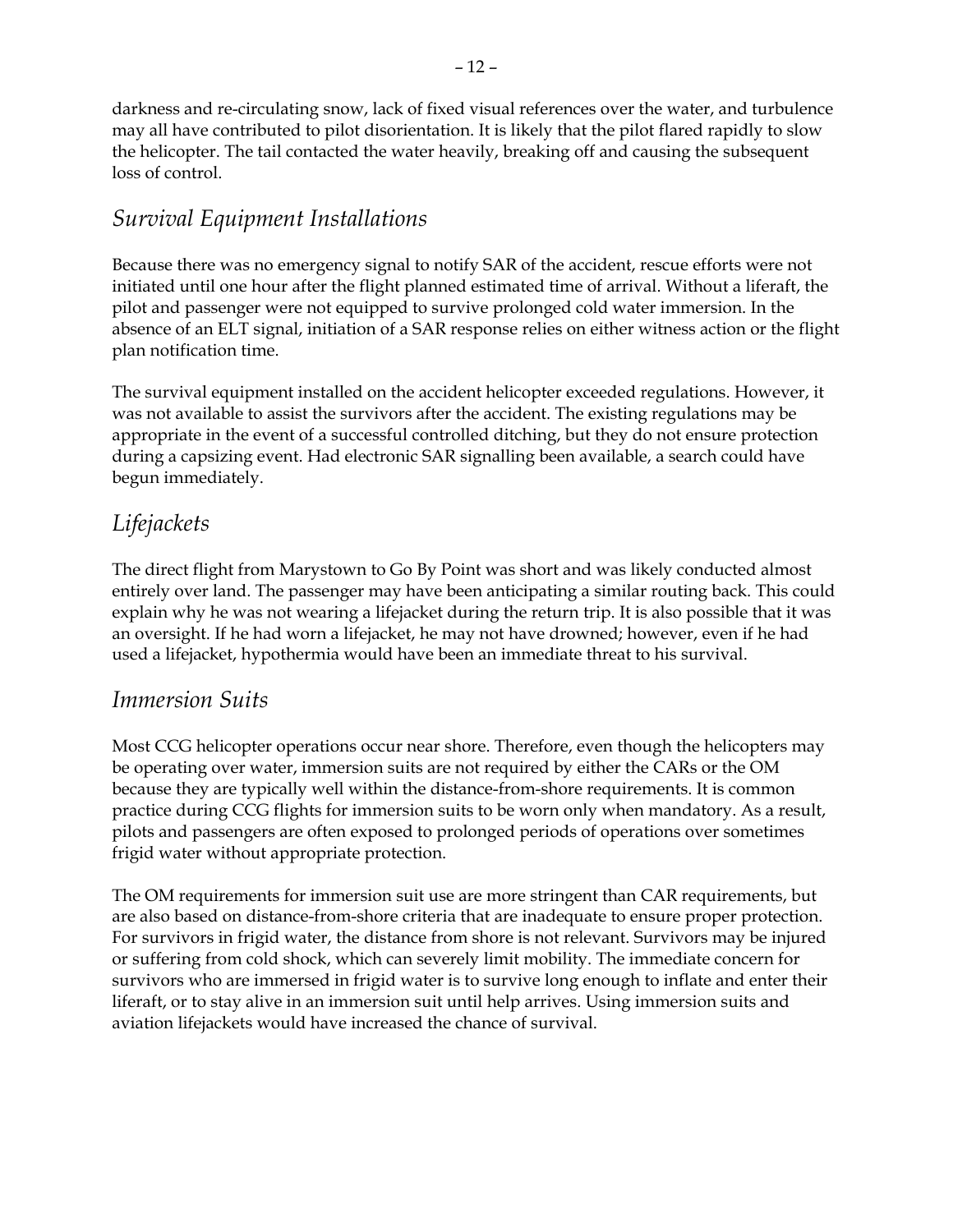### *Liferaft Mounting Bracket Failure*

The liferaft was unavailable after the impact because it was pinned against the centre rear passenger seat. If a passenger had been in the centre rear passenger seat, it is possible that the passenger could have been pinned between the liferaft and the seat. There was an increased risk to those on board because the liferaft mounting bracket was not able to withstand a survivable rearward impact.

#### *Organizational Issues*

Safety deficiencies identified during the TSB investigations in 2000 continue to exist in TC ASD operations. The non-use of shoulder harnesses, lifejackets, and immersion suits continue.

At the time of this accident, the liferaft mount head strike hazard identified in May 2005 had not been addressed. BO105 pilots were unaware of the hazard, and passengers continued to be carried in the front seat without head protection.

The frequency of accidents and serious occurrences, the recurrence of identified operational shortcomings, and the lack of progress in mitigating several identified deficiencies are matters of concern that suggest organizational shortcomings at TC ASD.

The following TSB Engineering Laboratory reports were completed:

LP 136/2005 – ULB Analysis; LP 001/2006 – Instrument Examination; LP 003/2006 – Examination of Tail Rotor Short Shaft.

These reports are available from the Transportation Safety Board of Canada upon request.

# *Findings as to Causes and Contributing Factors*

- 1. The helicopter encountered a heavy snow shower and, while attempting to fly out of the snow, the pilot likely became disoriented.
- 2. The pilot lost control of the helicopter when the tail broke off after contacting the water during a rapid flare.
- 3. The survival equipment fitted to the helicopter sank with it, and was not available to aid the survivors after the accident.
- 4. The occupants of the helicopter were not wearing sufficient personal survival equipment to enhance their potential survival in the frigid water.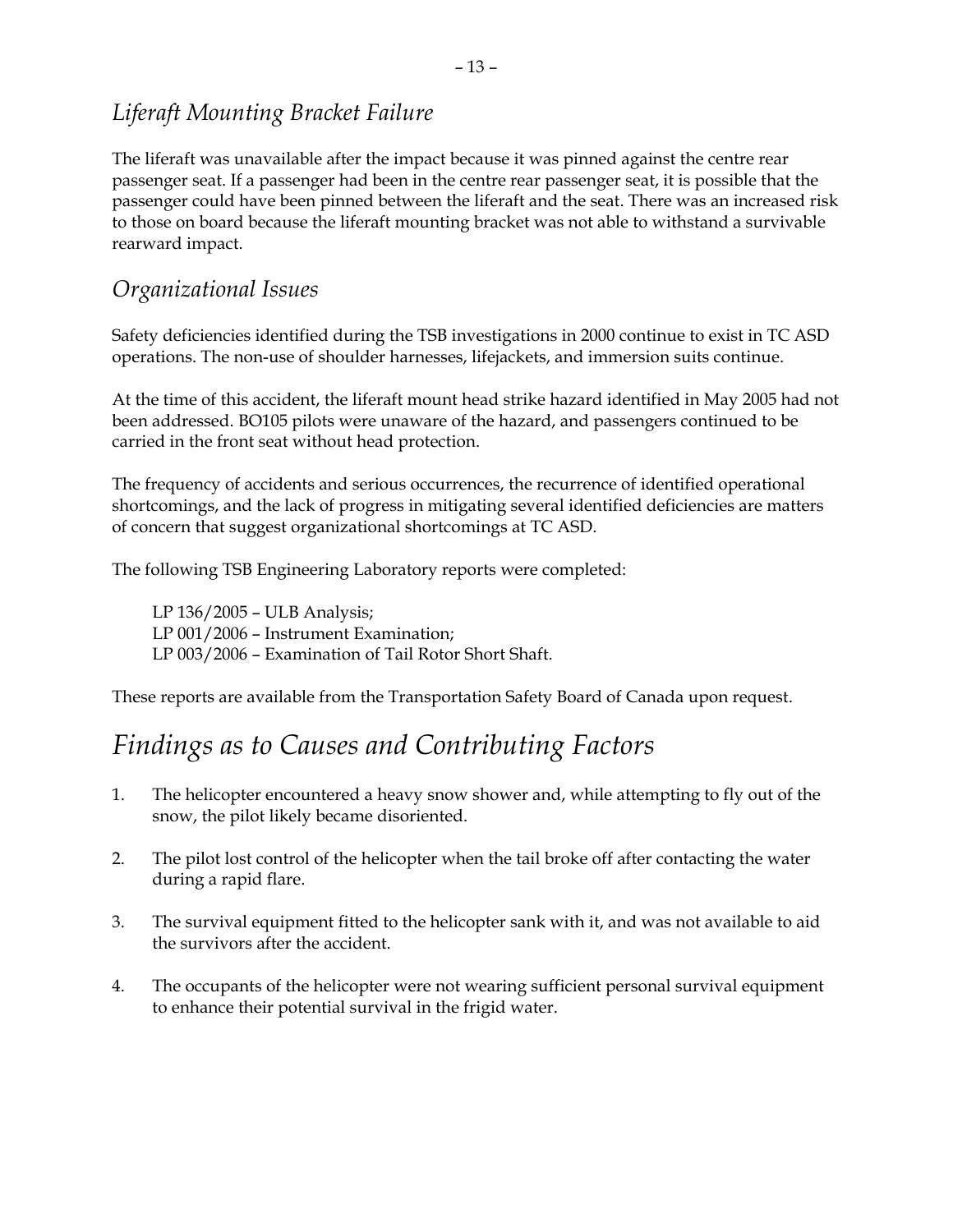# *Findings as to Risk*

- 1. Although the liferaft mount had been previously identified as a potential head strike hazard, the passenger was seated in the front seat without head protection.
- 2. At the time of the occurrence, Transport Canada Aircraft Services Directorate management had not taken steps to mitigate the liferaft mount head strike hazard.
- 3. The liferaft mount failed, pinning the liferaft against the centre rear passenger seat.
- 4. The emergency locator transmitters on board sank to the bottom and were not able to signal search and rescue of the accident. Therefore, search and rescue efforts did not begin until one hour after the flight's planned estimated time of arrival.
- 5. The pilot's egress was impeded by a direct-to-airframe helmet cord connection.
- 6. None of the passengers flown on the day of the accident were provided with immersion suits, nor were such suits required by the regulator (Transport Canada) or the operator (Transport Canada Aircraft Services Directorate).
- 7. None of those who flew on CG352 on the day of the accident had received helicopter emergency egress/water survival training, nor was such training required by the regulator (Transport Canada) or the operator (Transport Canada Aircraft Services Directorate).
- 8. At the time of the accident, the operator had not adequately addressed several identified operational shortcomings.
- 9. The frequency of accidents and serious occurrences, the recurrence of identified operational shortcomings, and the lack of progress in the mitigation of several identified deficiencies are matters of concern that suggest organizational shortcomings at Transport Canada Aircraft Services Directorate.

# *Other Finding*

1. The underwater locator beacon did not transmit a detectable acoustic signal.

# *Safety Action Taken*

### *Transportation Safety Board of Canada*

On 20 March 2006, the TSB sent a Safety Information Letter (A060016-1) to Transport Canada (TC) Civil Aviation and Aircraft Services Directorate (ASD) regarding the signal failure of the underwater locator beacon (ULB).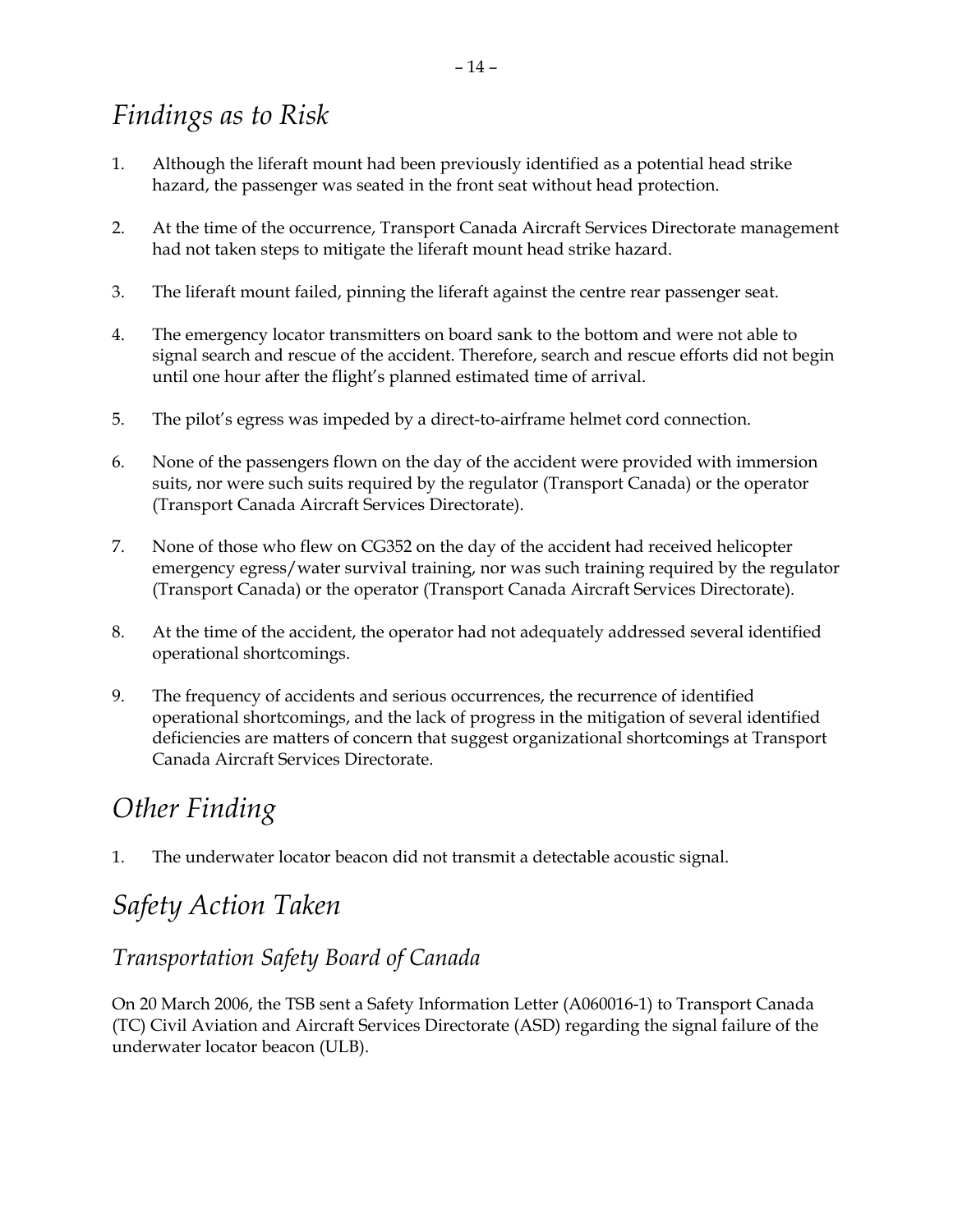On 28 March 2006, the TSB sent a Safety Advisory (A060012-1) to TC ASD suggesting that it consider the need to revise its mandatory operations manual requirements for immersion suit use to include the more relevant risk factors related to its helicopters' performance characteristics and operating environment.

Survival equipment on the accident helicopter was installed as required by regulation, yet it was not available to assist the survivors after the accident. On 09 May 2006, the TSB sent a Safety Advisory (A060020-1) to TC ASD suggesting that it consider the adequacy of its helicopter survival equipment installations so as to improve occupant survivability in a capsized helicopter event.

With respect to direct-to-airframe helmet cord connections, other operators may have aircraft with these connection types and may be unaware that these connections can impede egress in an emergency. On 09 May 2006, the TSB sent a Safety Advisory (A060019-1) to TC Civil Aviation suggesting that it advise the aviation community that these connection types may impede egress and that an intermediate cord can help mitigate this hazard. In response to this Safety Advisory, TC Civil Aviation published an article in the 4/2006 edition of the *Aviation Safety Letter* explaining the egress hazard related to direct-to-airframe helmet cord connections and suggesting the use of intermediate cords to mitigate the hazard.

On 09 May 2006, the TSB sent a Safety Advisory (A060021-1) to TC ASD suggesting that, as part of its review of the liferaft mounting bracket Limited Supplemental Type Certificate, it may wish to conduct an analysis of the structure so as to improve its ability to withstand survivable impact forces, particularly rearward. Also, the Safety Advisory suggested that TC ASD may wish to consider steps to prevent the mounting bracket and liferaft from jamming against the passenger seat belt mounting bolts should a failure occur.

On 02 June 2006, the TSB sent a Safety Advisory (A060023-1) to TC ASD suggesting to re-evaluate all levels of its organization so as to become more proactive in identifying risks and deficiencies, and more responsive in communicating and mitigating already identified risks associated with its operations.

### *Helicopter Operations Safety Working Group*

TC ASD and the Canadian Coast Guard (CCG) have established a Helicopter Operations Safety Working Group to review safety equipment, training, and procedures, and to make recommendations for improvements. This group has taken action on passenger helmets and survival equipment, and is reviewing the policy on wearing immersion suits as well as helicopter egress training. As a result of the efforts of the joint working group, the following actions have occurred:

- Lifejackets have been standardized for passengers and crews, and reflective tape is to be added to the edging of the cover of the jackets and a large orange patch added to the back.
- Laser flares have been purchased and sent out to the CCG bases to be attached via a cord and rings to each of the standardized high-visibility Switlik lifejackets, model HV-35C also identified as S7200-2, and inserted in the customized pouch.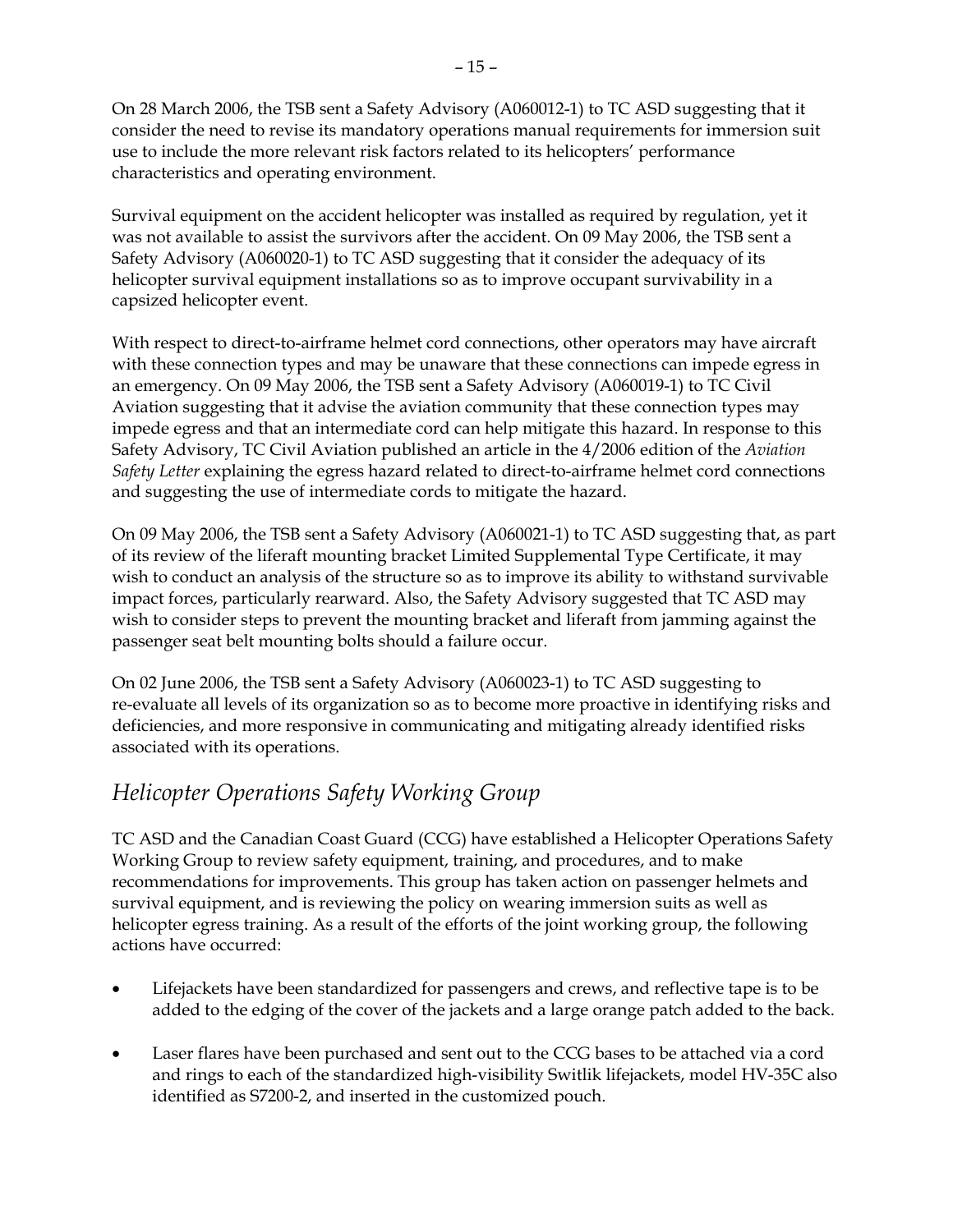- Helmets have been purchased and issued for front seat passengers in all helicopters and their use is mandatory in CCG helicopters.
- The installation of a fixed intermediate helmet cord for both front seat positions in all BO105 helicopters is nearing completion.

#### *Transport Canada Aircraft Services Directorate*

TC ASD is in the process of implementing a Safety Management System, adding the position of an assistant chief pilot helicopter position and a flight operation quality assurance position all intended to improve, where necessary, existing communication, documentation, and risk assessment practices.

Proposals have been generated for modifying the liferaft rack to prevent head injuries.

#### *Underwater Locator Beacon*

All of the TC ASD ULBs within the batch of serial numbers affected by the Dukane recall have been replaced. To determine the extent of the delamination problem, the manufacturer cold tested the 11 beacons returned by TC ASD. One other beacon was found to have failed in a similar manner. The manufacturer is attempting to determine the cause of the metal delamination and the potential scope of the failure. Once this has been accomplished, the manufacturer will consider a further course of action.

*This report concludes the Transportation Safety Board's investigation into this occurrence. Consequently, the Board authorized the release of this report on 01 November 2006.* 

*Visit the Transportation Safety Board's Web site (www.tsb.gc.ca) for information about the Transportation Safety Board and its products and services. There you will also find links to other safety organizations and related sites.*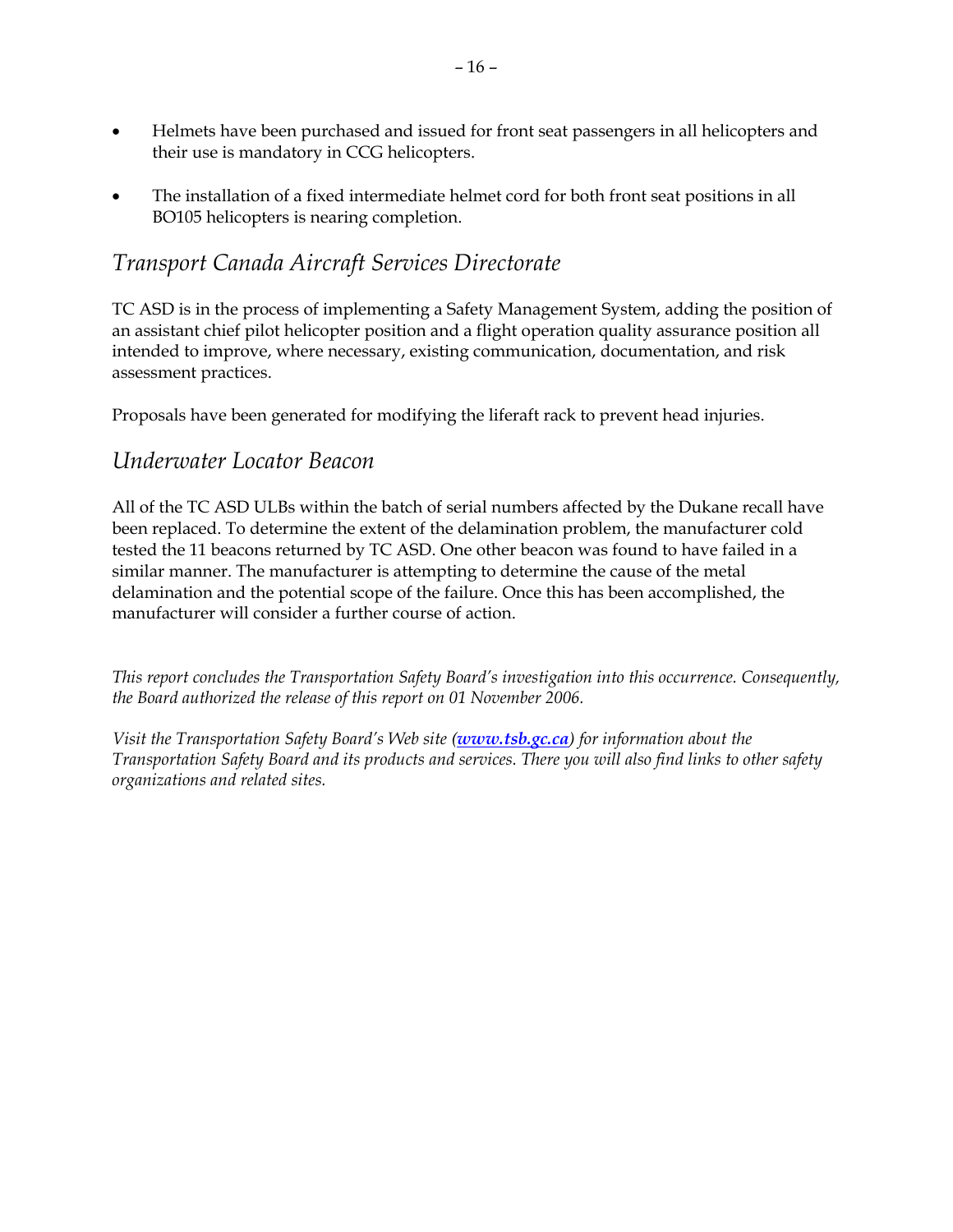# *Appendix A – Helicopter Routing*